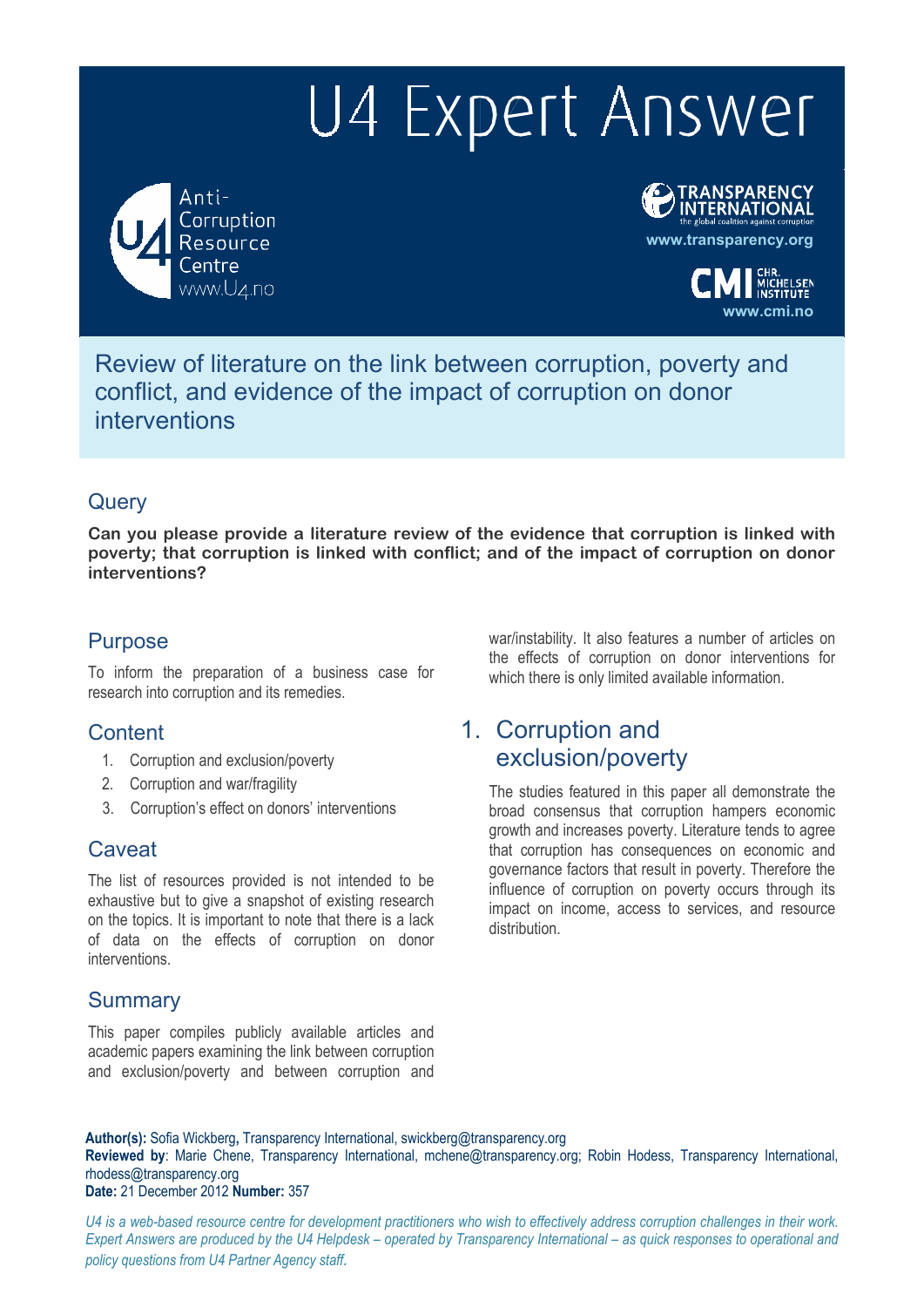Review of literature on the link between corruption, poverty and conflict, and evidence of the impact of corruption on donor interventions

# U4 Expert Answer

#### **Correlates of Corruption**

Rothstein, B. and Holberg, S., 2011, The Quality of Government Institute (QoG) http://www.qog.pol.gu.se/digitalAssets/1357/1357840\_2011\_ 12 rothstein\_holmberg.pdf

This paper demonstrates the correlation between control of corruption and GDP per capita, control of corruption and Human Development Index, as well as between control of corruption and levels of poverty, using various variables such as the World Bank Governance Indicators, UNDP Human Development Report etc. The researchers take an inverted approach, trying to see if reducing corruption lowers the level of poverty and inequality. The correlation between poverty levels and control of corruption is relatively weak but it is reinforced by the strong correlation between control of corruption and GDP per capita.

#### **Corruption and Poverty: A review of Recent Literature**

Eric Chetwynd, Frances Chetwynd, Bertram Spector, 2003, commissioned by USAID http://www.u4.no/recommended-reading/corruption-andpoverty-a-review-of-recent-literature/

The literature points to the conclusion that corruption, by itself, does not produce poverty. Rather, corruption has direct consequences on economic and governance factors, intermediaries that in turn produce poverty. Thus, the relationship examined by researchers is an indirect one. This paper discusses two major models explaining this moderated linkage between corruption and poverty: an economic model, which postulates that corruption affects poverty by first impacting economic growth factors, which, in turn, impact poverty levels, and a governance model, which asserts that corruption affects poverty by influencing governance factors, which, in turn, impact poverty levels.

#### **Poverty and Corruption in Latin America: Challenges for a sustainable development strategy**  Carballo Ana Estefanía, 2010, Revista Opera-Universidad Externado de Colombia http://redalyc.org/articulo.oa?id=67522631004

This article shows a correlation between different poverty measurements and corruption indicators for 18 Latin American countries. Almost every model of regression conducted in this research, with different specifications, as well as with direct and indirect measures of corruption presented a significant negative relation between poverty and corruption levels.

#### **The anti-corruption catalyst: Realising the MDGs by 2015**

Transparency International, 2010 http://www.transparency.org/whatwedo/pub/the\_anti\_corrupti on catalyst realising the mdgs by 2015

Corruption – whether petty, grand or political – exacts a high cost on development. Abuses in one sector do not spare the others from collateral damage. This report demonstrates the correlation between levels of corruption and levels of illiteracy using data from 42 countries. It also touches upon the impact of corruption on the health and water sectors, showing that access to safe drinking water is negatively correlated with the level of bribery observed in a given country.. Corruption results in a lack of access to basic public services thus weakening poverty reduction efforts. These findings are based on research conducted in 51 countries.

#### **Corruption and the Costs of Redistribution: Micro Evidence from Indonesia**

Olken Benjamin A., 2005, National Bureau of Economic Research

http://economics.mit.edu/files/2914

This paper examines the degree to which corruption in developing countries may impair the ability of governments to redistribute wealth among their citizens. Specifically, it examines a large anti-poverty program in Indonesia that distributed subsidized rice to poor households, estimating the extent of corruption in the program by comparing administrative data on the amount of rice distributed with survey data on the amount actually received by households. The central estimates suggest that, on average, at least 18 percent of the rice appears to have disappeared. Using conservative assumptions for the marginal cost of public funds, the paper estimates that the welfare losses from this corruption may have been large enough to offset the potential welfare gains from the redistributive intent of the program. These findings suggest that corruption may impose substantial limitations on developing countries' redistributive efforts, and may help explain the low level of impact of transfer programs in developing countries.

#### **Does corruption affect income inequality and poverty?**

Gupta Sanjeev, Davoodi Hamid, Alonso-Terme Rosa, 2002, Economics of governance http://papers.ssrn.com/sol3/papers.cfm?abstract\_id=882360

This paper provides evidence that high and rising corruption increases income inequality and poverty. An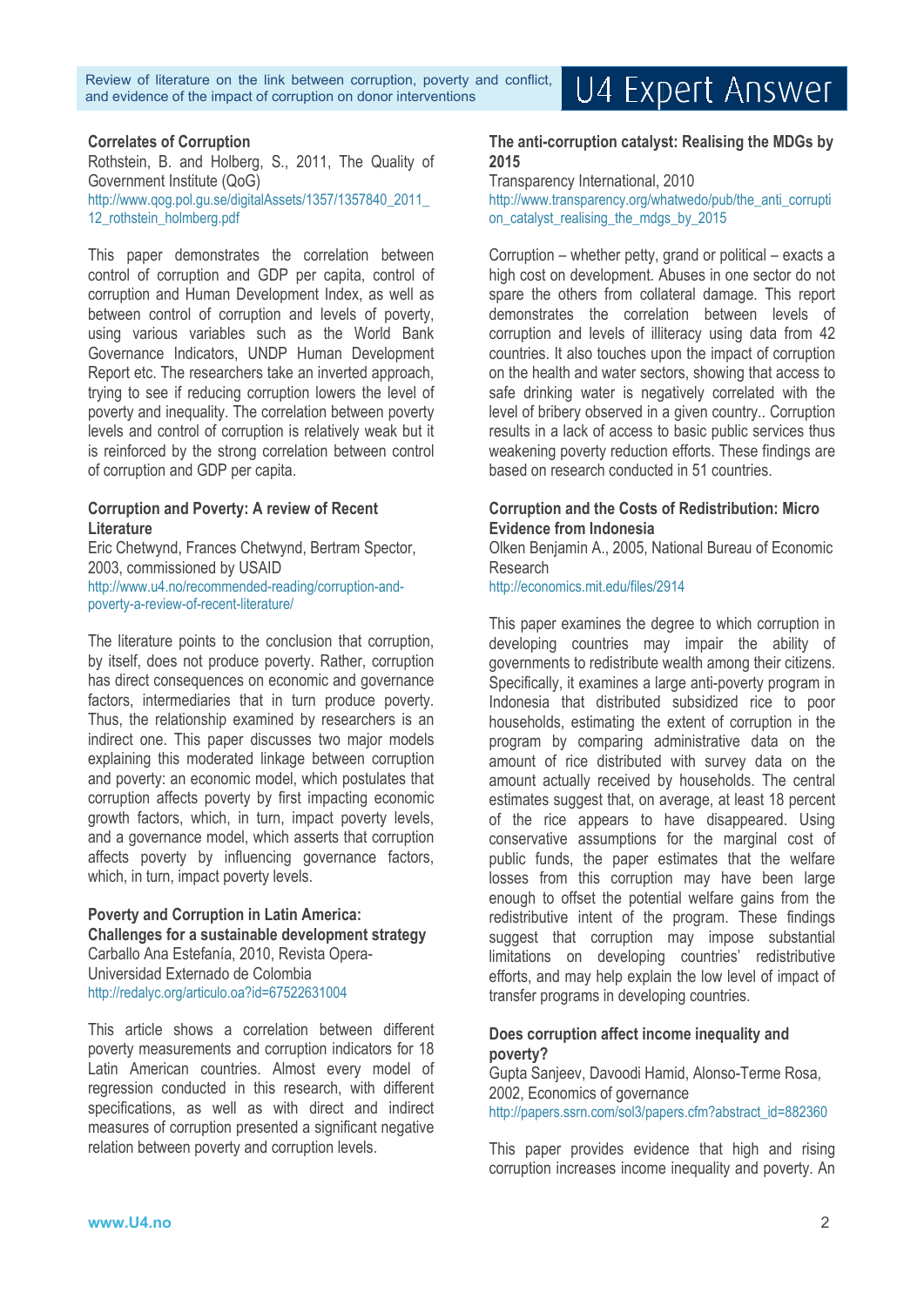Review of literature on the link between corruption, poverty and conflict, and evidence of the impact of corruption on donor interventions

#### increase of one standard deviation in corruption increases the Gini coefficient of income inequality<sup>1</sup> by about 11 points and income growth of the poor by about 5 percentage points per year. The paper discusses several channels through which corruption may affect income inequality and poverty. An important implication of these findings is that policies that reduce corruption will most likely reduce income inequality and poverty as well.

#### **Fighting Poverty and Corruption**

Eberlei Walter, Führmann Bettina, 2004, GTZ http://www.u4.no/recommended-reading/fighting-povertyand-corruption-integrating-the-fight-against-corruption-intothe-prs-process/

This study is based on the assumption that corruption, by diverting scarce public resources, is a major obstacle for poverty reduction and explores whether, and if so how, the link between poverty reduction and the fight against corruption is included in the Poverty Reduction Strategies (PRS) of the poorest countries. The results of the study leave no room for doubt that the PRS approach introduced five years ago offers key points of departure for the fight against corruption. Conversely, the fight against corruption is a precondition for the success of PRS. The study recommends that stronger emphasis be placed on these interrelationships in the development cooperation of donors and PRS countries.

# 2. Corruption and conflict/fragility

Conflict-affected or post-conflict countries tend be amongst the most corrupt countries in the world, as illustrated by Transparency International's Corruption Perceptions Index 2012. Despite the lack of significant empirical evidence, there is a general consensus in literature to say that corruption and conflict are linked, but the direction of the causality is debated.

Corruption increases the level of instability and the risk of conflict by undermining the legitimacy and credibility of state institutions and weakening peace-building and peace-keeping efforts. In parallel, conflict creates corruption patterns that might not have existed previously. The papers highlighted below examine various aspects of the impact of corruption on stability and peace, such as the link between illicit diamond extraction and civil war, or the development of specific corrupt behaviour during the period of armed conflict and their effect on the aftermath of conflicts.

**Corruption and Armed Conflicts: Some Stirring Around in the Governance Soup**  Andvig Jens Christopher, 2007, Norwegian Institute of International Affairs http://www.economicsejournal.org/economics/discussionpapers/2008-3

The paper discusses the impact of corruption on the probability of violent conflict and traces the shifts in the composition of corrupt transactions during and in the aftermath of violent conflicts. It explores the causal linkages between corruption and conflicts, as well as the analogy of the phenomena with dealing with the modus operandi of the state and the violation of institutional and normative restraints. The author argues that corruption and violent conflicts are basically *co-flu*x phenomena caused by the same or closely connected mechanisms.

#### **Post-conflict Corruption: A Rule of Law Agenda?** O'Donnell Madalene, 2006, International Peace Academy http://siteresources.worldbank.org/INTWBIGOVANTCOR/Re sources/1740479-1149112210081/2604389- 1149699443576/2628502-

1150401005955/corruption\_conflict\_and\_rule\_of\_law.pdf

Corruption has quickly become a first-order priority in some post-conflict transitions despite the fact that national capacities are often stretched thin by urgent demands on the ground and the avalanche of international aid and conditionality. Within the international community, there is a renewed acknowledgement of the importance of the rule of law not only to improve the well-being of citizens, but also to reduce the negative spillover effects of state failure for global stability and security. States that can govern well, it is argued, are the key to long-term development, to combating terrorism, and to preventing violent conflict and the resurgence of conflict in post-conflict transitions. Renewed emphasis on efforts to strengthen the rule of law is in large part propelled by this consensus on the importance of statebuilding and governance.

 $\overline{a}$ 

# U4 Expert Answer

<sup>1</sup> The Gini Coefficient is a statistical indicator of income inequality ranging from 0 (perfect equality) to 1 (high inequality levels).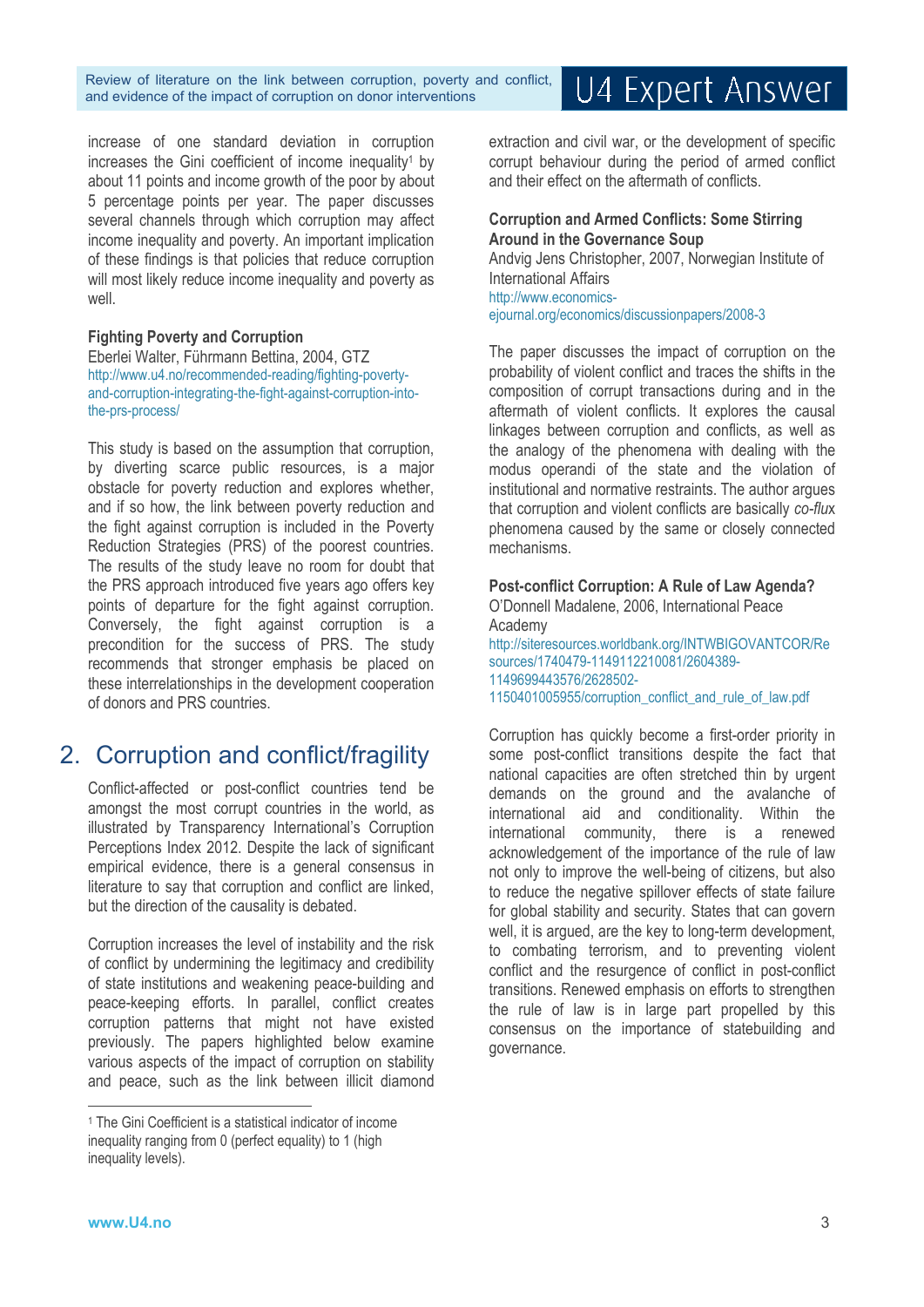#### **World Development Report**

World Bank, 2011 http://siteresources.worldbank.org/INTWDRS/Resources/WD R2011\_Full\_Text.pdf

Institutional legitimacy is the key to stability. When state institutions do not adequately protect citizens, guard against corruption, or provide access to justice; when markets do not provide job opportunities; or when communities have lost social cohesion—the likelihood of violent conflict increases.

Corruption—which generally has international links through illicit trafficking, money laundering, and the extraction of rents from sales of national resources or international contracts and concessions—has doubly pernicious impacts on the risk of violence, by fuelling grievances and by undermining the effectiveness of national institutions and social norms.

#### **Risks of corruption to state legitimacy and stability in fragile situations**

Dix Sarah, Hussmann Karen, Walton Grant, 2012, U4 **http://www.u4.no/publications/risks-ofcorruption-to-state-legitimacy-andstability-in-fragile-situations/**

Examining the cases of Liberia, Nepal and Colombia, this study asks how corruption poses risks to political legitimacy and stability in fragile situations. The report focuses on the key role of elites and their views of the state's legitimacy in determining the extent to which there will be instability or stability. Qualitative interviews of elites show that two particular patronage scenarios are seen as threatening stability. One is when the state or illegal actors sustain a corrupt network by violently eliminating opponents. The other is when corruption benefits few people, the benefits are not distributed "fairly," and the population's basic needs are not met. The impact of corruption on legitimacy and stability is mitigated by other factors. Anti-corruption initiatives potentially strengthen state legitimacy, but undermine it if they fail to deliver or become too far-reaching.

#### **Civil Society Organisations in Situations of Conflict**

Poskitt Adele, Dufranc Mathilde, 2011, CIVICUS http://www.integrityaction.org/sites/www.integrityaction.org/fil es/documents/files/cso\_conflict\_complete\_report.pdf

Civil society organizations consulted state that weak political systems and high levels of corruption have the most significant, negative long-term effect on civil society in situations of conflict. The inevitable

breakdown of systems that occurs in conflict situations seriously impacts the effectiveness of civil society.

This report illustrates the dynamics of civil society in situations of conflict and looks at how the international community and donors can ensure their policies adequately empower citizens and civil society in all stages of peace-building and development.

#### **Blood on the Stone: Greed, Corruption, and War in the Global Diamond Trade**

Smillie Ian, 2010, Anthem Press

Mineral wealth has long been linked to tax evasion, money laundering and corruption. In the 1990s they were also used to bankroll wars that claimed millions of lives and caused untold suffering.

This book addresses how diamonds fueled some of the most brutal wars in Africa, exploring the extraction of mineral resources from developing countries and the struggle to force corporate accountability for the abuses and imbalances that have resulted.

#### **Corrupting Peace? Peacebuilding and Post-conflict Corruption**

Le Billion Philippe, 2008, International peacekeeping Vol15

http://relooney.fatcow.com/0\_NS4053\_73.pdf

Many conflict-affected countries are among the most corrupt in the world, and corruption is frequently reported as a major concern of local populations and foreign aid agencies during transition to peace.

In this paper, the author seeks to demonstrate that different forms of corruption have different effects on the likelihood of conflict and peace-building, and that, even though corruption is generally an obstacle to peace, in certain situations it may provide a short term solution to peace. The author argues that peacebuilding programmes ought to take into account the socio-cultural context not to plan any drastic measures that could potentially worsen the situation.

#### **Controlling Corruption in Post-Conflict Countries**  Bolongaita Emil, 2005, USAID

The corrosive impact of corruption on societies is worsened in post-conflict situations because: first, perception of corruption weakens enthusiasm for donor support: second, corruption diverges parts of the postconflict support creating a vicious circle that discourage further assistance; third, corruption fuels debt and poverty; fourth, corruption feeds conflicts.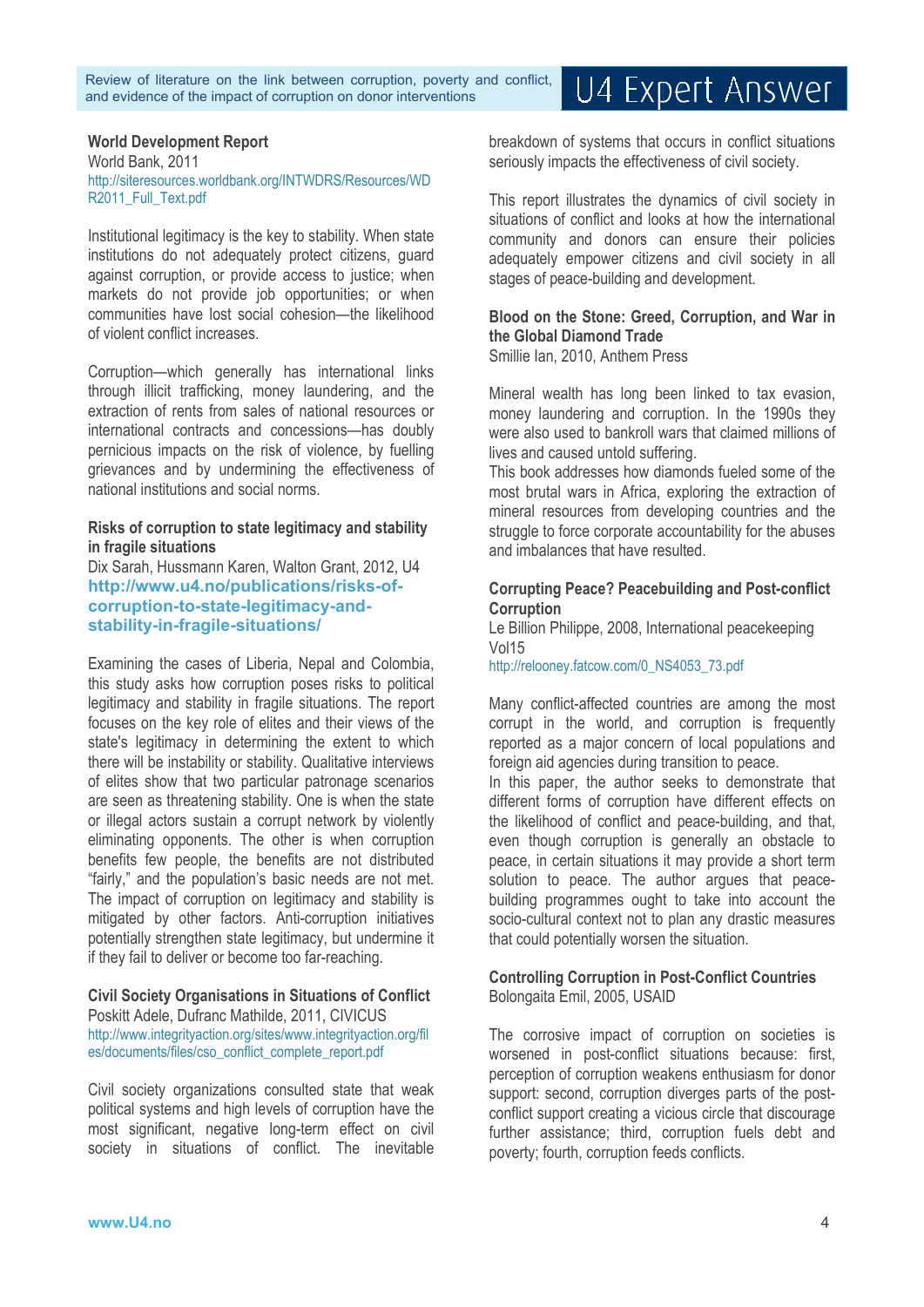Review of literature on the link between corruption, poverty and conflict, and evidence of the impact of corruption on donor interventions

The chance that corruption will distort and undermine peace-building, post-conflict peace agreements or settlements is relatively high. This is partly because post-conflict environments present extraordinarily high opportunities and low punitive risks for corrupt activity. The opportunities and scope for corruption are enhanced because post-conflict countries often attract relatively high-levels of aid. Because of the weak governance environment, the incentives for private gain abound, magnified by the lack of disincentives for such illicit enrichment. This is further exacerbated by the absence of actors fostering transparency and accountability (e.g., media and civil society).

## 3. Corruption's effect on donor interventions

Empirical evidence of the negative impact of corruption on donor interventions is lacking. Some studies featured in this paper even argue that aid to corrupt countries has increased. There is however anecdotal evidence of link between corruption and reduced aid volume.

The literature overview suggested in this paper also covers aid fatigue more broadly and the correlation between corruption and aid modalities, as well as possible solutions to bypass corrupt state structures in aid programmes and the importance of the aid transparency and effectiveness agendas.

### Academic and policy papers

#### **Does Corruption Cause Aid Fatigue?**

Bauhr Monika, Nasiritousi Naghmeh, 2011, Quality of Government Institute

http://www.qog.pol.gu.se/digitalAssets/1357/1357855\_2011\_ 17<sup>bauhr</sup> nasiritousi.pdf

General explanations for aid fatigue, such as meagre development results and the perception that taxpayers' money is being wasted fail to solve what is called the aid-corruption paradox, namely that the need for foreign aid is often the greatest in corrupt environments. Corruption can be seen as an external impediment on the effectiveness of aid, but also as an internal and important target of aid-driven efforts to improve governments. This paper explores the influence of corruption on support for foreign aid and conditions under which corruption causes aid fatigue. Building on studies of the motives for foreign aid and the social acceptability of corruption, the paper suggests that the relationship between corruption and aid fatigue

# U4 Expert Answer

substantially depends on fundamental beliefs about the role of foreign aid. The analysis builds on data from the 2009 Eurobarometer survey. The findings have implications for understanding the consequences of the remarkable increase in exposure of corruption in recent years, efforts to tackle global environmental challenges, and fundamental relationships between corruption and aid legitimacy.

#### **How Selective is Donor Aid? Governance and Corruption Matter and Donor Agencies Should Take Notice**

Kaufmann Daniel, 2012, Brooking Institute http://www.brookings.edu/research/opinions/2012/07/17 donor-aid-kaufmann

This study looks at how much aid is going to recipients with satisfactory, mediocre or unsatisfactory control of corruption using the most up-to-date and comprehensive foreign aid dataset available from the OECD Development Assistance Committee (DAC). It appears that over the years a lion's share of aid has been disbursed to countries facing serious corruption and governance challenges, such as Afghanistan, Iraq, Nigeria and the Democratic Republic of Congo. Moreover, aid selectivity has tended to deteriorate, particularly in recent years. In the mid-1990s (1995- 1998), countries on the two tail ends of governance performance (satisfactory and unsatisfactory corruption control) received nearly the same amount of aid (around \$16 billion, or about 30 percent each of overall aid).

#### **Rhetoric versus Reality: The Best and Worst of Aid Agency Practices**

Easterly William, Williamson Claudia, 2011, World **Development** 

http://williameasterly.files.wordpress.com/2010/08/61\_easterl y\_williamson\_rhetoricvsreality\_prp.pdf

This paper attempts to monitor the best and worst of aid practices among bilateral, multilateral, and UN agencies. It creates aid practice measures based on aid transparency, specialization, selectivity, ineffective aid channels and overhead costs, and assesses trends in best practices overtime. The authors find no evidence of improvements (and partial evidence of worsening) in specialization, fragmentation, and selectivity, despite escalating rhetoric to the contrary. More importantly, the paper finds that allocation to corrupt countries is increasing, not decreasing.